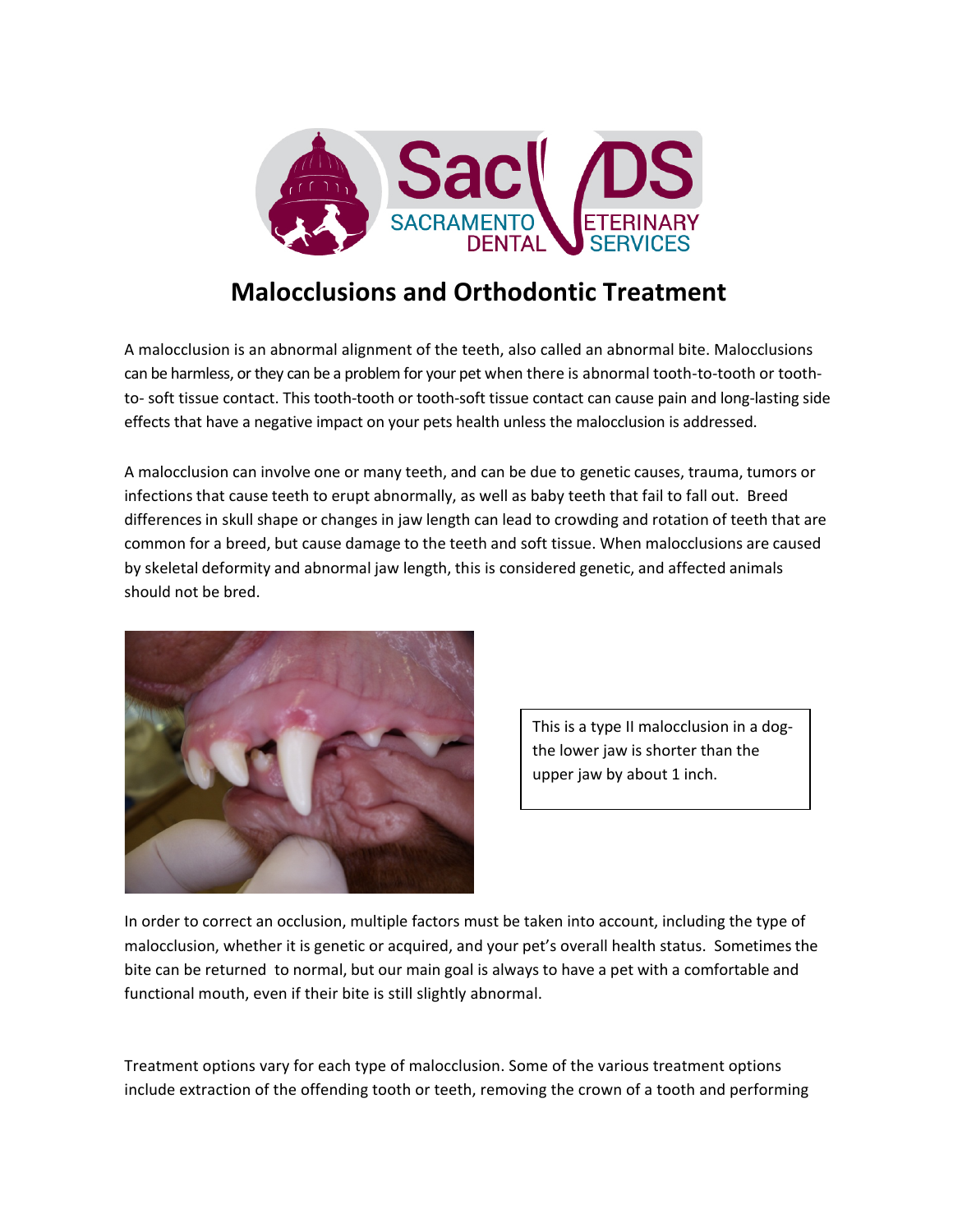endodontic therapy in order to prevent the tooth from causing trauma, and using orthodontics to move the tooth into the correct position.

When the malocclusion is present in young puppies or kittens with all primary (baby) teeth, interceptive orthodontics can be performed. This is the selective extraction of the primary teeth in abnormal occlusion to allow the maximum amount of growth genetically possible. Extraction of the teeth may not completely correct the problem, but it will alleviate the pain associated with abnormal contact until the permanent (adult) teeth erupt. When the adult teeth are in place, further treatment may be needed depending on the type of malocclusion.



There are 5 baby teeth present in this dogs mouth that shouldn't be there, causing malocclusion, crowding and plaque accumulation.

## **What are the types of malocclusions?**

**Individual rotated teeth (class 1 malocclusion):** In these patients, their jaws are the normal shape and length. However, one or more teeth have erupted in a position that is leading to a problem. This may be an incisor tooth at the front of the mouth causing a "cross-bite". These cases tend to have a good long-term prognosis without treatment. An example of this type of malocclusion are **linguoverted (also known as base-narrow) mandibular canine** teeth. These can be caused by persistent deciduous (baby) teeth that prevent the tooth from erupting normally (see below for more information). In this case, significant trauma can occur to the upper jaw and teeth if the occlusion is not corrected.

**Mandibular distocclusion** - **Overbite** (class 2 malocclusion): the lower jaw (mandible) is too short. This is a genetic skeletal deformity. The short jaw can cause the mandibular canine teeth or incisors to traumatize the palate and gum tissue of the maxilla (upper jaw), causing pain and damaging the teeth.

**Mandibular mesiocclusion - Underbite** (class 3 malocclusion): the upper jaw is too short. This genetic skeletal condition may be normal for some breeds such as Boxers and Bulldogs, however it can cause abnormal contact of the maxillary incisors against the gum tissue of the mandibular incisors, and wear on the canine teeth and or incisors making abnormal contact and cause damage to the teeth and gums. The short maxilla also often results in crowded and rotated teeth, which can cause abnormal wear as well as rapid onset of periodontal disease.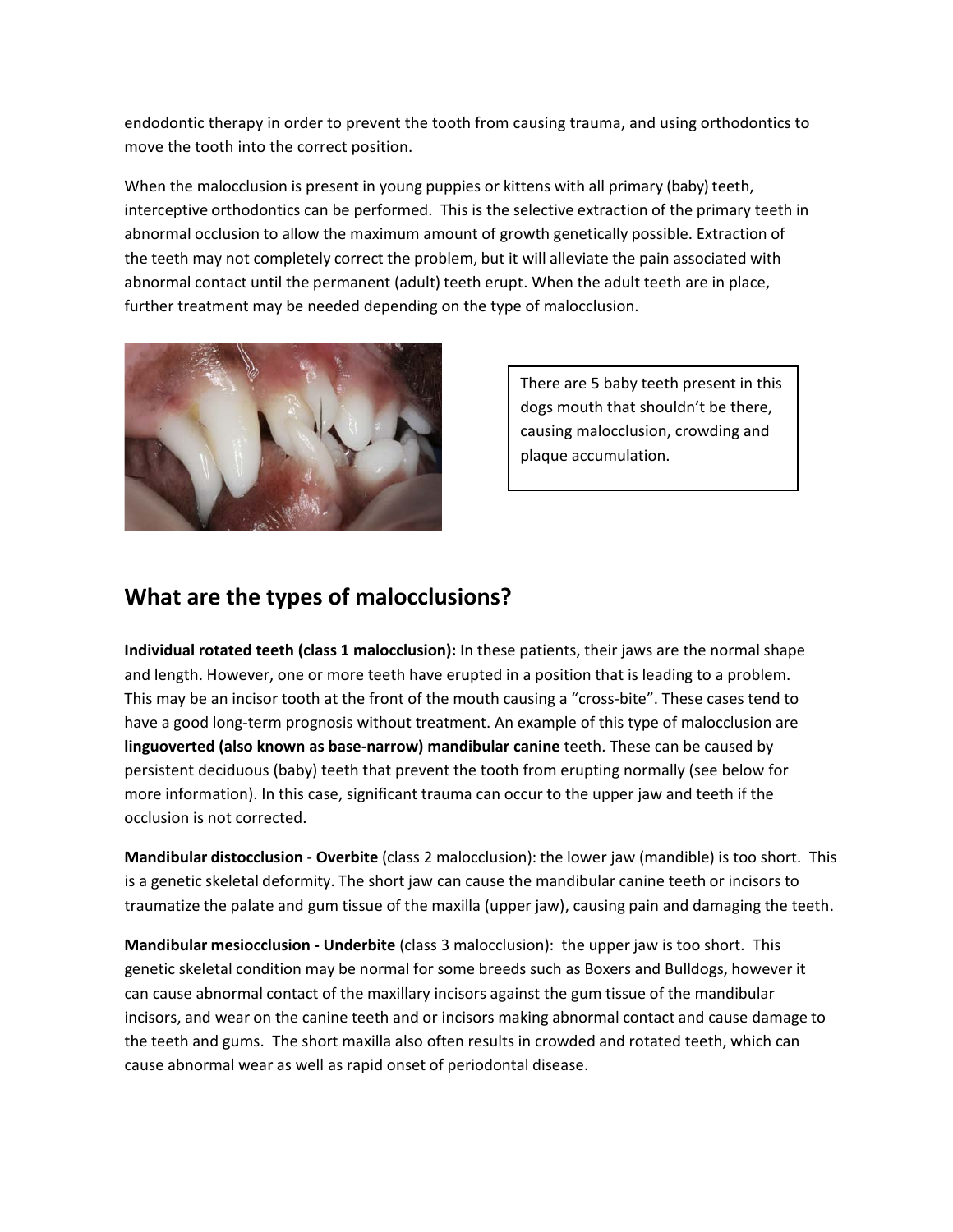

This is a type III malocclusion in a dogthe lower jaw is longer than the upper jaw by about 1/2 an inch.

**Wry Bite** – (Class 4 malocclusion): In this case there is left-to-right asymmetry of the jaws, meaning that they may have an "open bite" where their teeth cannot fit together normally, and the upper jaw may look as though it is to one side or the other of the bottom jaw. This usually is caused by trauma when the jaws are growing, leading to different growth rates of the jaws.

## **What are common causes of malocclusions?**

**Retained primary (deciduous)teeth**: If a baby tooth fails to fall out, and is still present as the adult tooth erupts, a malocclusion will likely develop. This is probably the most common cause of malocclusions in dogs and cats. Primary teeth should shed before the permanent teeth erupt. The primary teeth cause abnormal crowding, forcing the permanent teeth into abnormal position. It is especially important to monitor permanent tooth eruption from age 4-7 months. Remember: "No two teeth should occupy the same space at the same time"!

Some breeds are more predisposed to having retained deciduous teeth, including Yorkshire terriers, Toy Poodles and other small breed dogs. In other cases, trauma to the baby tooth (such as breaking it during play) can lead to a tooth being retained. If there are retained primary deciduous teeth or the patient has deciduous lingoverted lower canines, extraction of the primary teeth (interceptive orthodontics) should be performed as soon as possible to try to correct the problem.



There are 6 persistent deciduous teeth present in this picture, causing several teeth to erupt in the wrong position.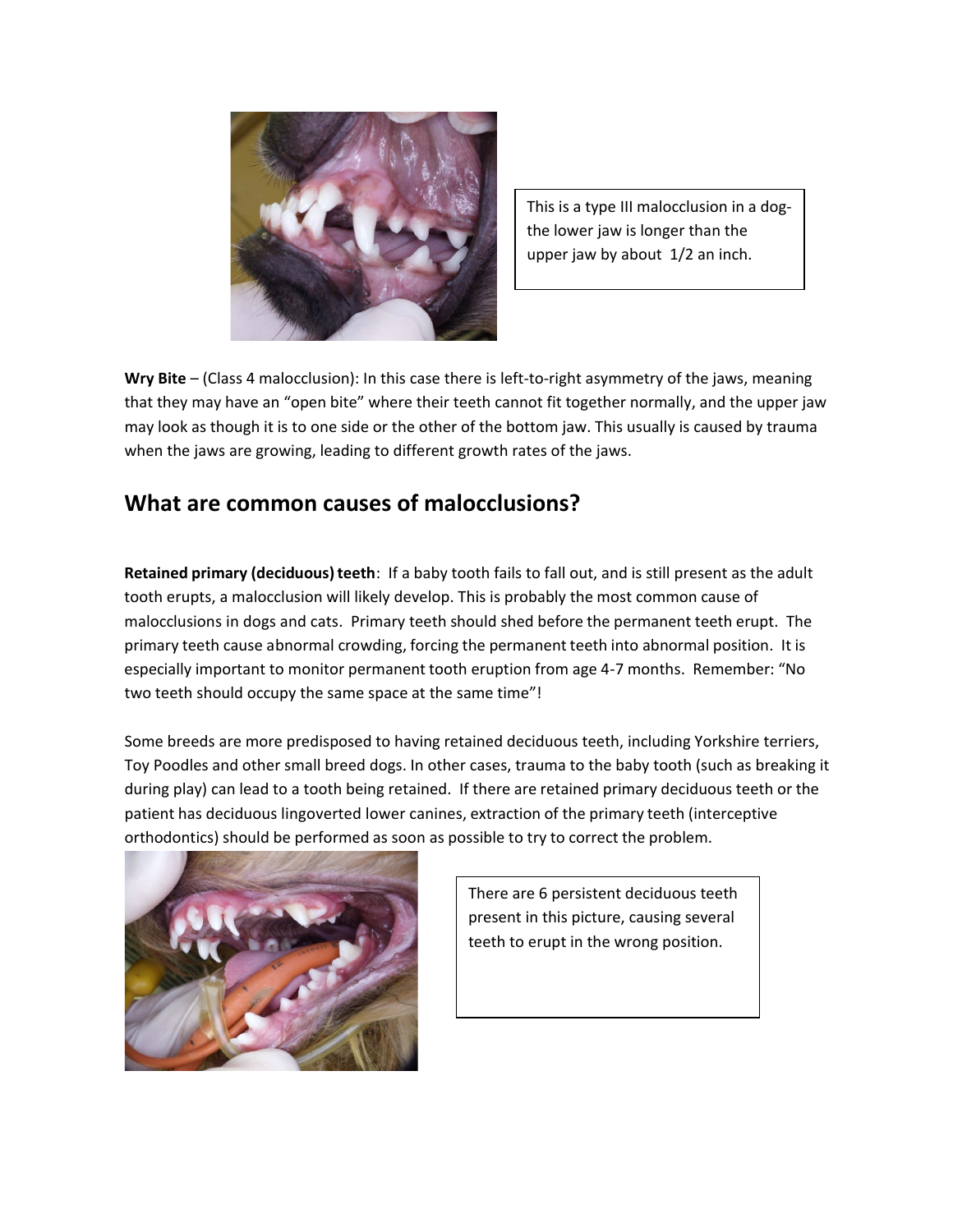**Genetics, Abnormal Growth**: If a dog or cat has a class II or III malocclusion, where the one jaw is shorter than the other jaw, most often this is due to a hereditary genetic trait. These dogs and cats should not be bred, and the breeder should be informed of the problem so they can avoid breeding the parents of the dog or cat in the future.

**Trauma**: Occasionally we see dogs or cats that had some form of head trauma when they were still growing. This can lead to a malocclusion if the jaw growth is malaligned, or if an individual tooth is damaged and erupts in a different position than normal.

## **COMMON MALCOCCLUSIONS**

**Linguoverted or Base-Narrow Mandibular Canine teeth**: The most common form of malocclusion in dogs is where the lower canine teeth are traumatizing the upper jaw. This can be from retained baby teeth forcing the tooth to erupt more upright than normal (linguoverted), or due to a genetically short jaw. There are three ways to treat this condition, all aimed at relieving the trauma to the upper jaw. The first option is to extract the lower canine teeth. This is aggressive, and involves oral sugery to extract the lower canine teeth. This results in weakening of the lower jaw that will require your puppy to be kept away from playing with toys for 6 to 8 weeks after surgery to allow full healing. This does lead to a thinner, weaker, lower jaw in the adult dog. The second option is to perform a crown amputation and endodontic therapy to remove the source of trauma to the upper jaw. For more information on this, please see our website handouts on Endodontic Therapy and Vital Pulp Therapy. The third option is **orthodontics**, and is aimed at moving the tooth into the correct position. In very mild cases, this may involve ball therapy or recontouring the gingiva to allow the tooth to erupt in an atraumatic position. In other cases, we may recommend using an inclined plane or other orthodontic appliance to push the tooth into an atraumatic position over a period of weeks. This technique is the least invasive, involves the least amount of trauma, but does require several anesthetics to place and adjust the device to make sure the teeth are being directed into the correct position.



This dog had linguoverted mandibular canines that are being moved into their appropriate position using an orthodontic appliance called and inclined plane, which wraps around the upper teeth.